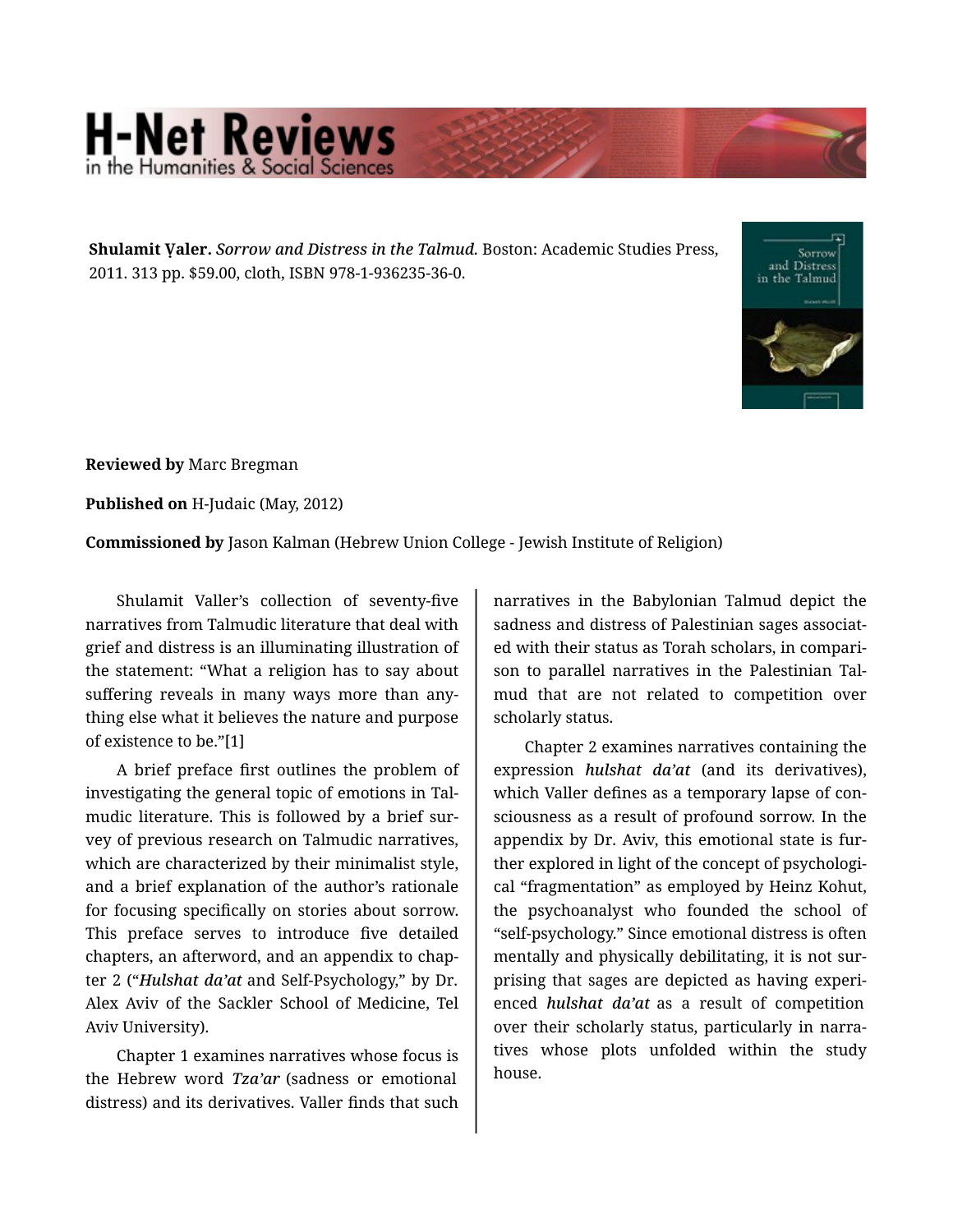Chapter 3 deals with narratives in which sages are described as having wept. *Tannaim* are never described as weeping because of personal anguish alone but rather because of communal calamities or philosophical problems such as the futility of human existence or the incomprehensi‐ bility of divine behavior. *Amoraim* are more often depicted as having wept for personal reasons, sometimes when reading particular verses that struck a painful chord. In contrast to the narra‐ tives dealt with in the previous two chapters, sages are not said to have wept because of chal‐ lenges to their status and honor in the world of Torah. Consequently their weeping does not tend to set them apart but rather to bring them togeth‐ er among themselves and with the larger commu‐ nity.

Chapter 4 explores narratives about grief over the deaths of children. Sages coping with such tragedy are not described as showing out‐ ward signs of sorrow, but often remain silent as the primary reaction to their loss, loneliness, and bereavement. These narratives describe attempts at consolation employing homiletical interpreta‐ tions of biblical verses. What is said to have been spoken by both the mourners and the comforters does not express sorrow over life cut short, but rather the hope that the deceased child will re‐ turn to God. These stories seem to be intended to exemplify faith in God and divine justice.

Chapter 5 compares the behavior of sages and the women accompanying them in situations of grief and physical or mental distress. While male sages are depicted as focusing on their own per‐ sonal pain, their woman are described as thinking of the pain experienced by others and how to alle‐ viate it. Sages who are concerned with their own honor are rendered powerless to overcome their own grief. In the same situations, their women be‐ come more empowered precisely because of what is depicted as their loyalty, sensitivity to others, selflessness, and lack of concern for their own dig‐ nity.

One of the many significant achievements of Valler's study is to provide an illustration of how traditional Jewish teaching from biblical through Talmudic times employed the seemingly counter‐ intuitive tactic of inculcating right behavior by re‐ lating how even the greatest leaders sometimes failed to behave according to the principles, ideals, and values they themselves espoused.[2] Particularly, there seems to be a significant dis‐ junct between rabbinic teaching about maintain‐ ing humility despite scholarly achievement, and narratives about scholarly competitiveness in the rabbinic academy (see particularly chapters 1 and 2). The point of these narratives is apparently not to encourage the emulation of egotistical behav‐ ior, but to acknowledge the nearly paradoxical ex‐ pectations of those who would aspire to join the ranks of the scholarly elite.[3]

In a work that collects and categorizes narra‐ tives on the basis of the use of a particular term it is surprising to find such a high degree of continu‐ ity in the way Valler links nearly every story she analyzes to the one that follows in what becomes a set of flowing discussions that make up each of the chapters. In her close readings of the narra‐ tives she quotes both in the original and in Eng‐ lish translation, the author makes abundant use of variant readings from the best available textual witnesses, despite the lack of text-critical editions for most Talmudic tractates. She also makes refer‐ ence to studies by other scholars who have dealt with the narratives that she analyzes. Valler in‐ cludes in her notes brief biographical information on each Talmudic sage mentioned in the texts she cites. Attention to such details makes the author's scholarly research accessible to a wider audience of readers, including students and others just en‐ tering the world of Talmud scholarship. A pleas‐ ant surprise in a work of this sort is the inclusion of a "Glossary of Terms Used," followed by a bibli‐ ography, an index of biblical and Talmudic fig‐ ures, an index of biblical and Talmudic refer‐ ences, and an index of topics, all of which facili‐ tate location of the discussions of any particular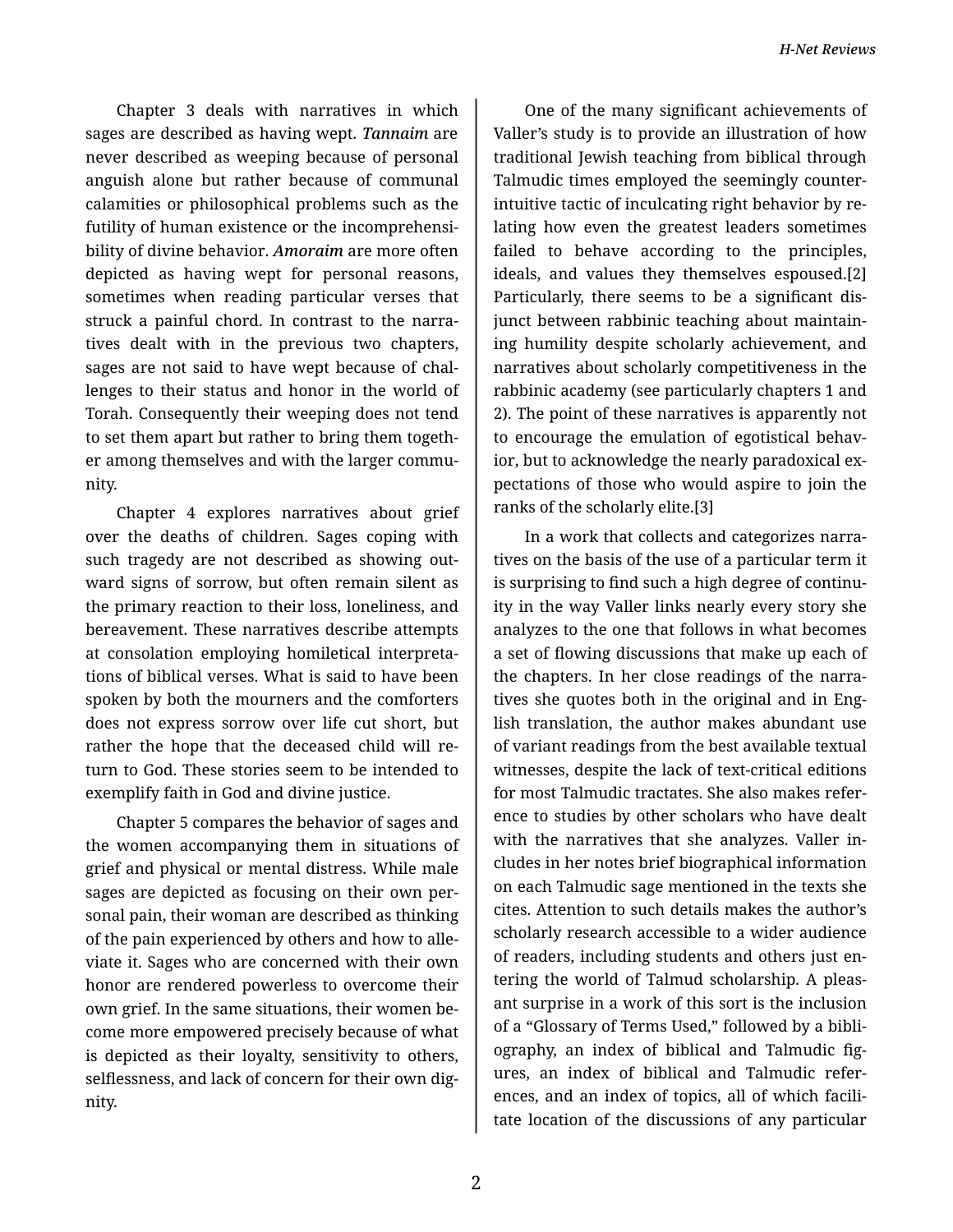narrative of interest to various readers. In conclu‐ sion, Valler's study of stories of sorrow in Talmu‐ dic literature exhibits an all too rare combination of scholarly erudition and didactic practicality. This book will fuel further scholarship and also be useful in teaching. It will make a valuable addi‐ tion to wide variety of Jewish studies collections.

## Notes

[1]. John Bowker, *Problems of Suffering in the Religions of the World* (Cambridge: Cambridge University Press, 1970), 2.

[2]. See, for example, the biblical stories of Moses striking the rock (Numbers 20:1-13), David's affair with Bathsheva (2 Samuel, chapter 11). See also, for example, Babylonian Talmud Yoma 86a, where the Babylonian Amora Rav and the Palestinian Amora Rabbi Yohanan each "con‐ fess" specifically how they committed the trans‐ gression of *Hillul HaShem* ("desecration of God's name," i.e., disgracing the Jewish religion), a transgression so serious that only the transgres‐ sor's death finally expunges it. On Yoma 86b, Moses is said to have begged to have his sin of striking the rock written down.

[3]. See, for example, Avot 2:9 "Rabban Yohanan ben Zakkai used to say: If you have stud‐ ied much Torah do not take credit for yourself be‐ cause for this you were created." Rabbi Yonatan ben Amram, a disciple of Rabbi Yehudah HaNasi, seems to have been a sage, rare enough to merit special mention, for refusing to derive any per‐ sonal benefit or even acknowledgement of the honor due him for his Torah learning. See Babylo‐ nian Talmud Baba Batra 8a, and the discussion of this narrative by Valler, 24-28.

If there is additional discussion of this review, you may access it through the network, at <https://networks.h-net.org/h-judaic>

**Citation:** Marc Bregman. Review of Ṿaler, Shulamit. *Sorrow and Distress in the Talmud.* H-Judaic, H-Net Reviews. May, 2012.